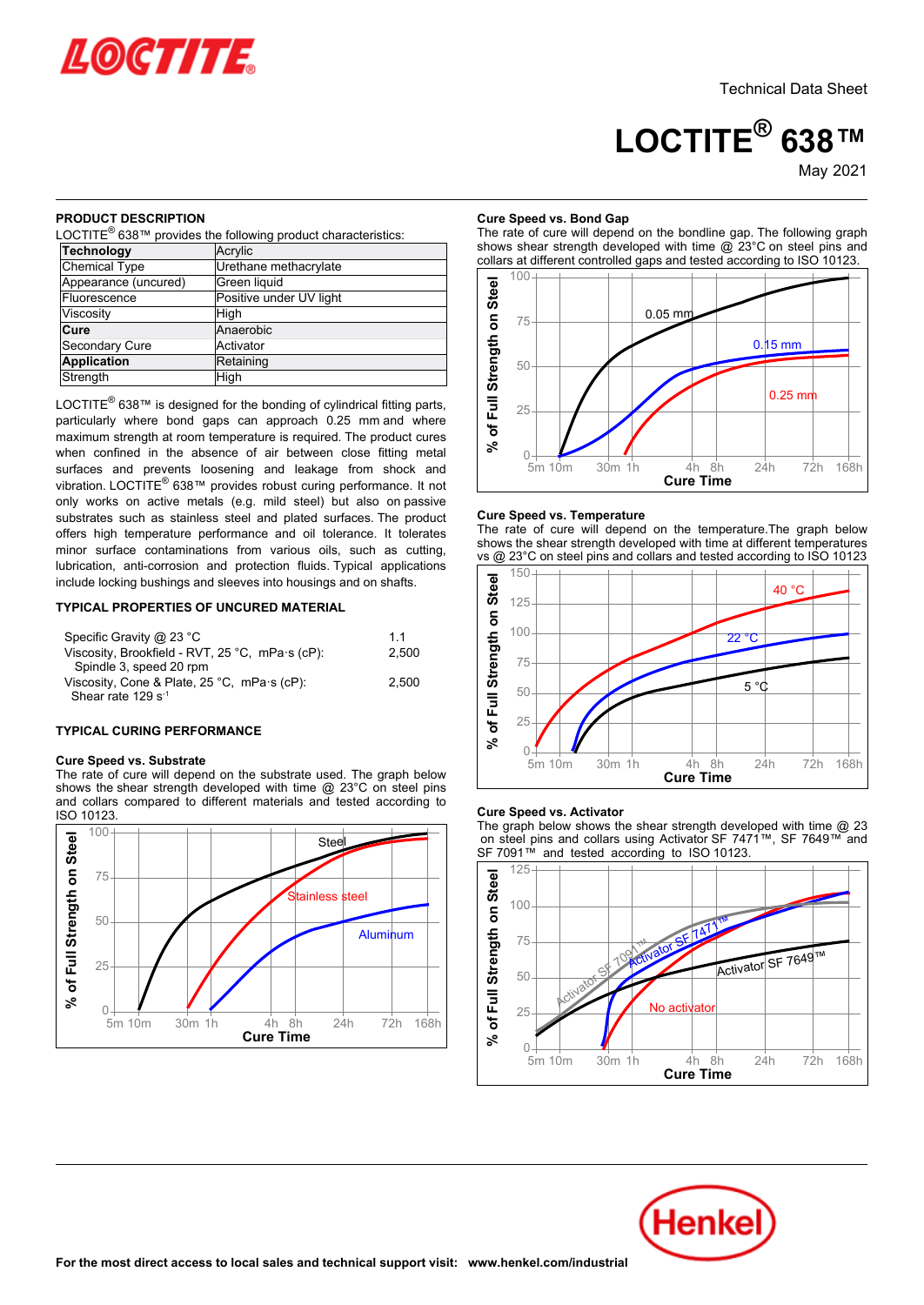# **TYPICAL PERFORMANCE OF CURED MATERIAL**

# **Physical Properties**

| Physical Properties<br>Cured for 24 hours @ 23 $^{\circ}$ C<br>Glass Transition Temperature ISO 11359-2, °C<br>Coefficient of Thermal Expansion,<br>ISO 11359-2, K <sup>-1</sup>                          | 76                                                 |                                   |
|-----------------------------------------------------------------------------------------------------------------------------------------------------------------------------------------------------------|----------------------------------------------------|-----------------------------------|
| Below Tg<br>Above Tq                                                                                                                                                                                      |                                                    | $96 \times 10^{-06}$<br>192×10-06 |
| <b>Adhesive Properties</b><br>Cured for 15 minutes @ 23°C<br>Compressive Shear Strength, ISO 10123:<br>Steel pins and collars<br>Cured for 72 hours $@$ 23 $°C$<br>Compressive Shear Strength, ISO 10123: | N/mm <sup>2</sup><br>(psi)                         | 13.5<br>(1,960)                   |
| Steel pins and collars<br>Stainless Steel pins and collars                                                                                                                                                | N/mm <sup>2</sup><br>(psi)<br>N/mm <sup>2</sup>    | 29<br>(4,200)<br>28               |
| Aluminum pins and collars                                                                                                                                                                                 | (psi)<br>N/mm <sup>2</sup><br>(psi)                | (4,000)<br>17<br>(2,710)          |
| Cured for 72 hours @ 23°C<br>Breakaway Torque, ISO 10964:<br>M10 black oxide bolts and mild steel<br>nuts<br>3/8 x 16 steel nuts and bolts                                                                | $N \cdot m$<br>(lb.in.)<br>$N \cdot m$<br>(lb.in.) | 57<br>(510)<br>25<br>(220)        |
| Prevail Torque, ISO 10964:<br>M10 black oxide bolts and mild steel<br>nuts<br>3/8 x 16 steel nuts and bolts                                                                                               | $N \cdot m$<br>(lb.in.)<br>$N \cdot m$<br>(lb.in.) | 22<br>(200)<br>9.4<br>(85)        |
| Breakloose Torque, ISO 10964, Pre-torqued to 5 N·m:<br>3/8 x 16 steel nuts and bolts                                                                                                                      | $N \cdot m$<br>(lb.in.)                            | 23<br>(210)                       |
| Prevail Torque, ISO 10964, Pre-torqued to 5 N·m:<br>3/8 x 16 steel nuts and bolts                                                                                                                         | $N \cdot m$<br>(lb.in.)                            | 12<br>(110)                       |

## **TYPICAL ENVIRONMENTAL RESISTANCE**

Cured for 1 week @ 23 °C

Compressive Shear Strength, ISO 10123: Steel pins and collars

# **Hot Strength**



**Cold Strength** This product has been tested to -75°C (-100 F). This product may work below this temperature, but has not been tested.

# **Heat Aging**

Aged at temperature indicated and tested @ 23 °C



# **Chemical/Solvent Resistance**

Aged under conditions indicated and tested @ 23°C

| $1900$ and $0000$ and $0000$ and $0000$ and $0000$ and $0000$ and $0000$ |     |                       |       |       |       |
|--------------------------------------------------------------------------|-----|-----------------------|-------|-------|-------|
|                                                                          |     | % of initial strength |       |       |       |
| Environment                                                              | °C  | 500h                  | 1000h | 3000h | 5000h |
| Motor oil<br>(5W40 -Synthetic)                                           | 125 | 175                   | 165   | 165   | 165   |
| Unleaded Petrol                                                          | 23  | 105                   | 105   | 105   | 105   |
| Brake fluid                                                              | 23  | 120                   | 115   | 115   | 115   |
| Water/glycol 50/50                                                       | 87  | 145                   | 145   | 145   | 145   |
| Ethanol                                                                  | 23  | 110                   | 110   | 100   | 100   |
| Acetone                                                                  | 23  | 105                   | 105   | 105   | 105   |
| B100 Bio-Diesel                                                          | 23  | 115                   | 115   | 115   | 115   |
| $\mathsf{DEF}\;(\mathsf{AdBlue}^{\circledR})$                            | 23  | 115                   | 105   | 105   | 105   |

# Stainless Steel pins and collars

|                       |    | % of initial strength |        |        |       |
|-----------------------|----|-----------------------|--------|--------|-------|
| Environment           | °C | 500 h                 | 1000 h | 3000 h | 5000h |
| Sodium Hydroxide, 20% | 23 | 115                   | 105    | 95     | 90    |
| Phosphoric Acid, 10%  | 23 | 75                    | 60     | 40     | 35    |

# **GENERAL INFORMATION**

**This product is not recommended for use in pure oxygen and/or oxygen rich systems and should not be selected as a sealant for chlorine or other strong oxidizing materials.**

**For safe handling information on this product, consult the Safety Data Sheet (SDS).**

Where aqueous washing systems are used to clean the surfaces before bonding, it is important to check for compatibility of the washing solution with the adhesive. In some cases these aqueous washes can affect the cure and performance of the adhesive.

This product is not normally recommended for use on plastics (particularly thermoplastic materials where stress cracking of the plastic could result). Users are recommended to confirm compatibility of the product with such substrates.